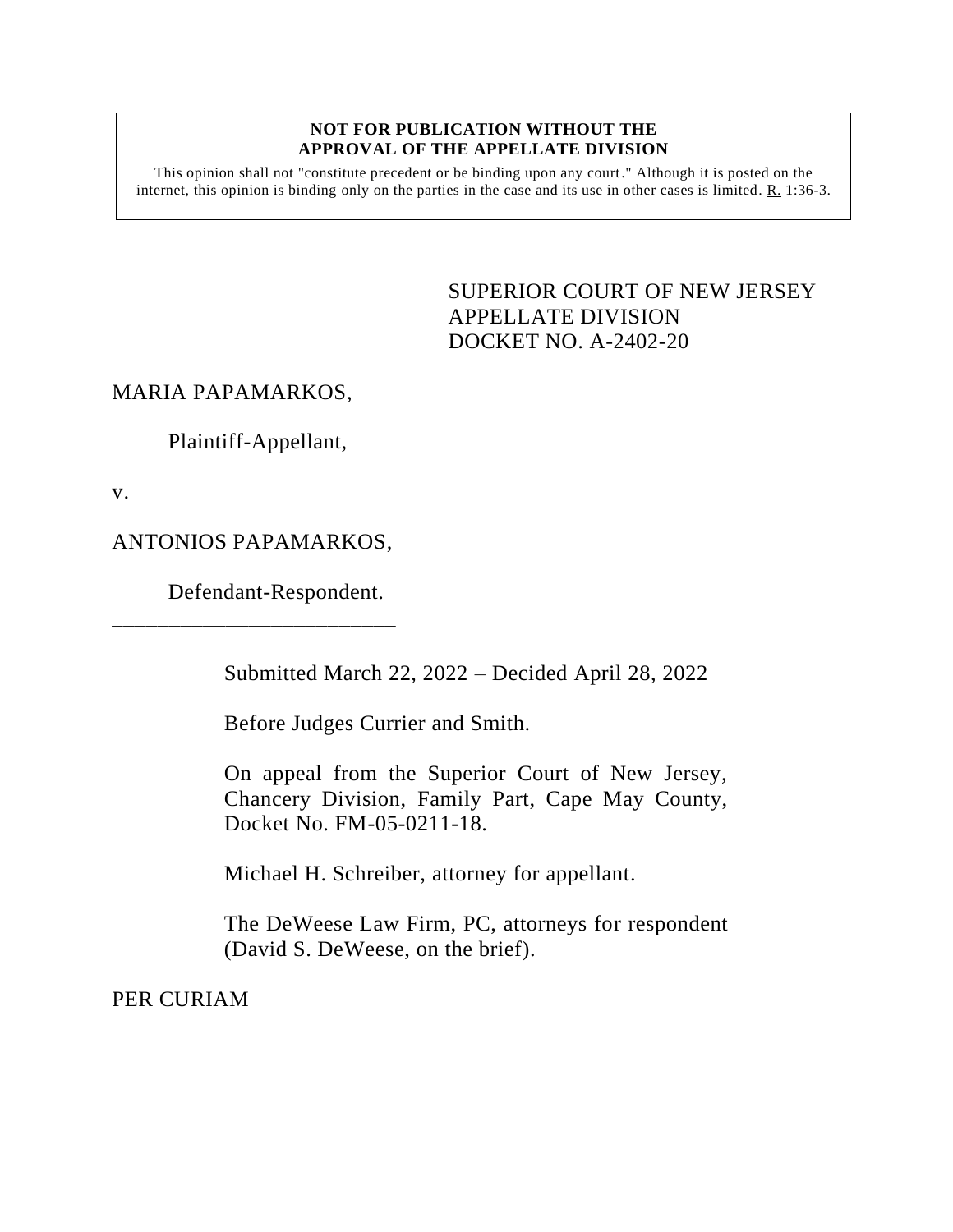Plaintiff, Maria Papamarkos, appeals from a judgment of divorce, specifically the equitable distribution of certain assets. After review of the record and applicable law, we are satisfied that the evidence supports the Family Part's order. We are also satisfied that plaintiff was afforded all her due process rights.

#### I.

Rather than recite the history of the parties' divorce and disputed assets in their entirety, we incorporate by reference the factual findings and legal conclusions contained in the Family Part's decision. We add the following brief comments.

During the bench trial on March 25, defendant, Antonios Papamarkos, was represented by counsel and plaintiff represented herself. After both parties rested, the court reserved decision on all matters in dispute and delivered a written decision on March 31, 2021. The written decision outlined all issues in contention and itemized every asset, property, business, and bank account the court was asked to divide.

The final order did not include 201 Properties, LLC, and asset which owned property in Chadds Ford, Pennsylvania, and 4601 WHP, LLC. At trial plaintiff testified that she agreed to split the cost of an appraiser for 201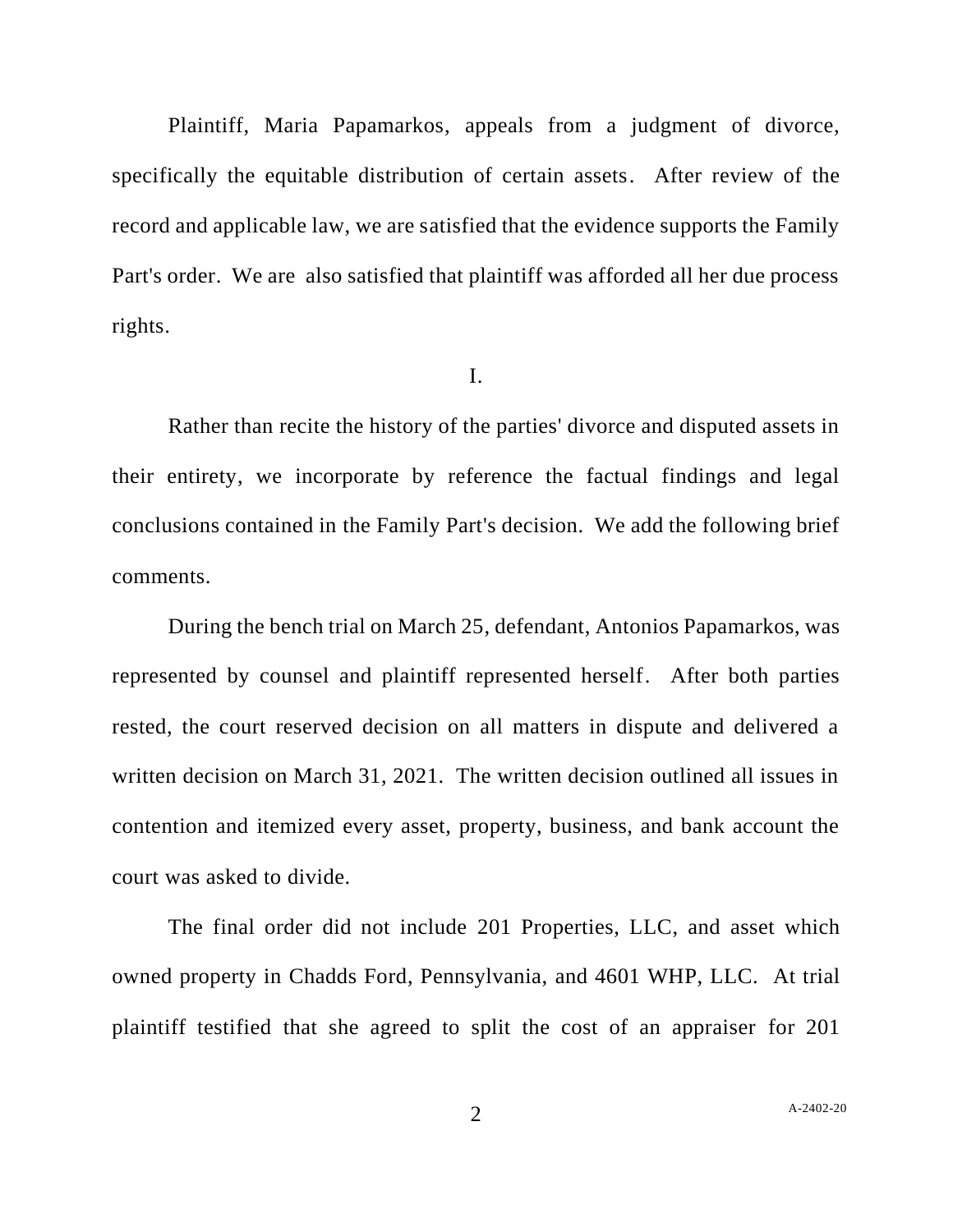Properties and then "buy [defendant] out and . . . move forward." The judge confirmed this with her, stating: "[I]t wouldn't be a trial issue . . . . What we would do is the [c]ourt would order an appraisal . . . that you and [defendant] would split the cost of . . . and whatever the appraisal [is], 25 percent of that you would be responsible for paying or buying out [defendant]." Plaintiff replied: "I'm okay with that. I agree on that." Plaintiff stipulated to the same arrangement regarding 4601 WHP, LLC.

The Family Part's comprehensive decision found that defendant was the more credible witness overall and portions of plaintiff's testimony were aggrandized. Plaintiff appeals, challenging several portions of the Family Part's equitable distribution decision, and arguing that she was denied due process.

#### II.

We review a Family Part judge's findings in accordance with a deferential standard of review, recognizing the court's "special jurisdiction and expertise in family matters." Cesare v. Cesare, 154 N.J. 394, 413 (1998). Thus, "findings by the trial court are binding on appeal when supported by adequate, substantial, credible evidence." Id. at 411–12 (citing Rova Farms Resort, Inc. v. Inv'rs Ins. Co., 65 N.J. 474, 484 (1974)). A trial judge's identification and valuation of the parties' assets and liabilities will be affirmed if those decisions are supported by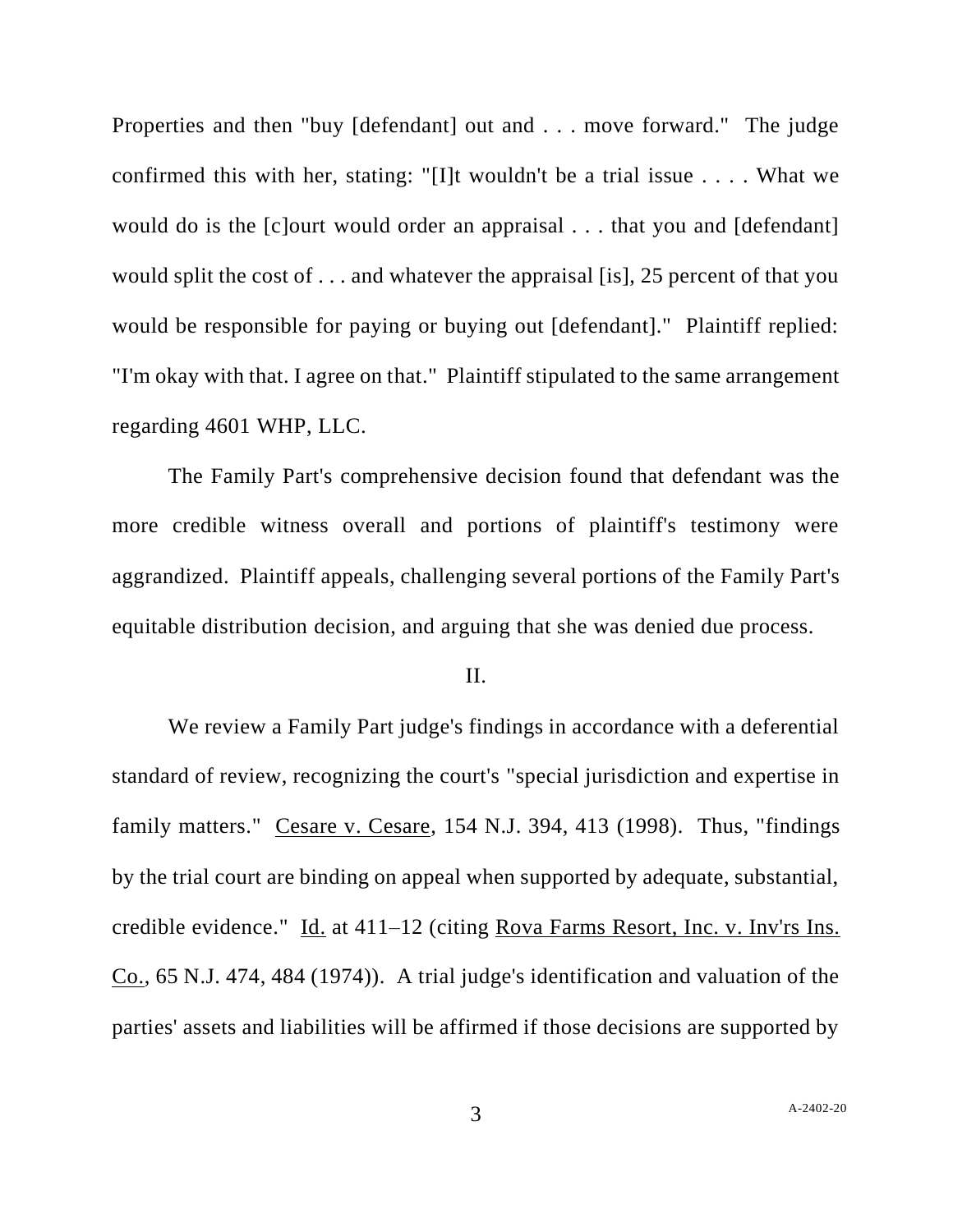adequate credible evidence in the record. Rothman v. Rothman, 65 N.J. 219, 233 (1974).

N.J.S.A. 2A:34–23(h) authorizes the Family Part to distribute assets "in all actions where a judgment of divorce, dissolution of civil union, divorce from bed and board or legal separation from a partner in a civil union couple is entered." "[The statute] reflects a public policy that is at least in part an acknowledgment that marriage is a shared enterprise, a joint undertaking, that in many ways [] is akin to a partnership." Thieme v. Aucoin-Thieme, 227 N.J. 269, 284 (2016) (second alteration in original) (internal quotations and citations omitted). Ultimately, the purpose of equitable distribution is "to divide fairly assets acquired when both parties contributed to the marital enterprise, whether by earned income or as a homemaker." Carr v. Carr, 120 N.J. 336, 346 (1990).

There are three phases to a court's equitable distribution of property: (1) identification of the property subject to distribution, (2) valuation of that property, (3) and division of the property between the parties. See Rothman, 65 N.J. at 232. Under N.J.S.A. 2A:34-23(h), only property acquired during a marriage or civil union is subject to equitable distribution. See Smith v. Smith, 72 N.J. 350, 361 (1977) (assets acquired by joint efforts of parties "while shared enterprise continues" should be eligible for distribution when enterprise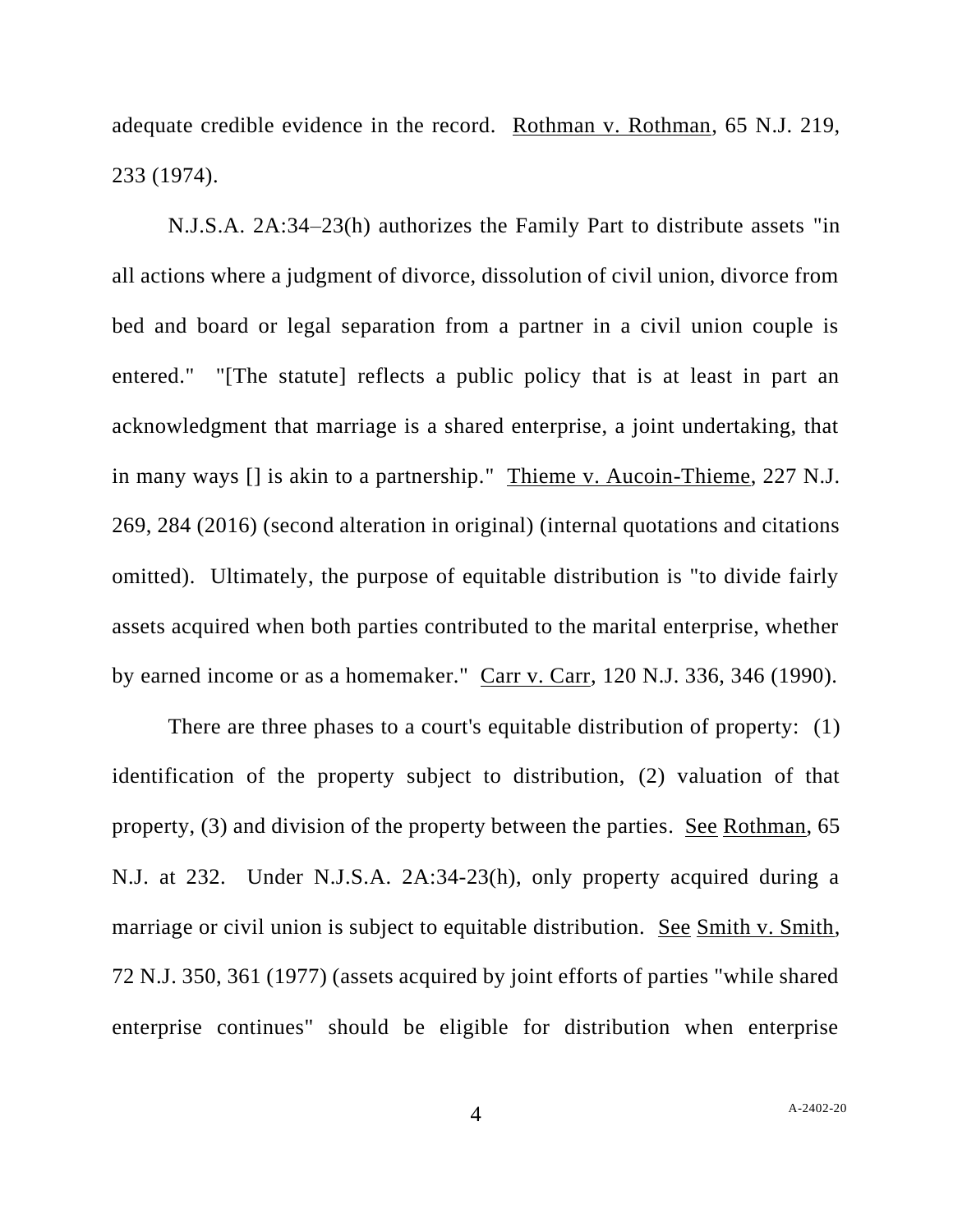terminates); Genovese v. Genovese, 392 N.J. Super. 215, 226 (App. Div. 2007) (marital assets acquired in course of "joint undertaking" fairly should be included in marital estate subject to equitable distribution). See also Thieme, 227 N.J. at 285 (property to be divided is that earned or acquired during period in which parties acted in pursuit of shared enterprise).

The equitable distribution statute provides explicitly that any property  $$ real, personal, or otherwise – acquired by either party individually via gift, devise, or intestate succession is not subject to equitable distribution. N.J.S.A. 2A:34-23(h). The exception does not include any gifts between the parties themselves; those gifts remain part of the marital assets subject to equitable distribution. See Dugan v. Dugan, 92 N.J. 423, 428 n.2 (1983) (gifts, devises, and bequests, except interspousal gifts, are excluded from equitable distribution).

Moreover, any property already owned by one party to a marriage or a civil union at the time of the marriage or civil union will not qualify as an asset eligible for equitable distribution; instead, it will remain the separate property of the party who originally owned it. See Painter v. Painter, 65 N.J. 196, 214, n.4 (1974). However, the commingling of separate funds . . . with marital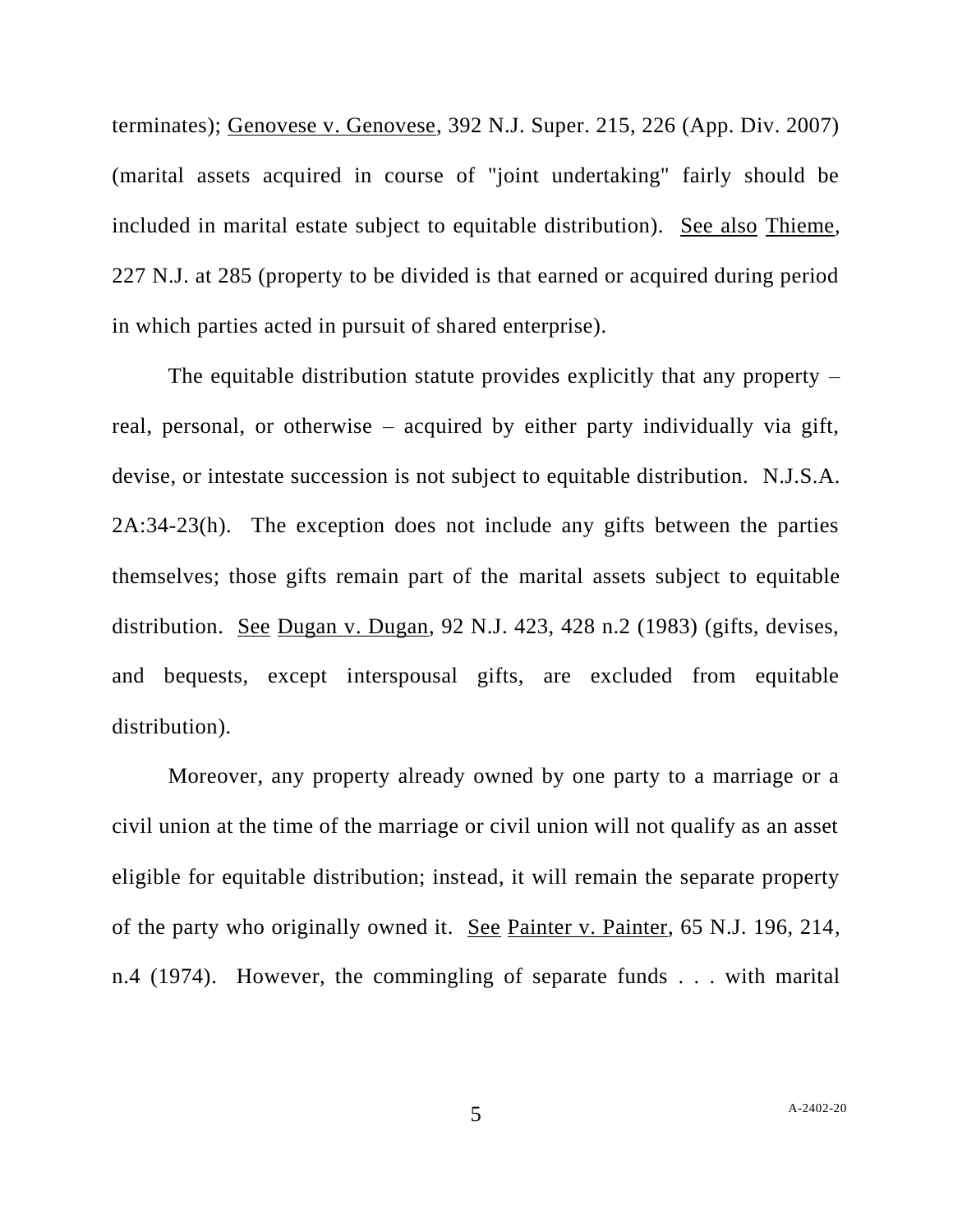property can convert those funds into marital property. Ryan v. Ryan, 283 N.J. Super. 21, 25 (App. Div. 1993).

# III.

### A.

Turning first to plaintiff's asset distribution challenges, she asserts that the Family Part abused its discretion when distributing the following assets: the Cape Harbor Motor Inn business, the marital home, the Frankfurt & Vienna, LLC business, and the CHMI Properties business. We are not persuaded.

Regarding the Cape Harbor Motor Inn business, it was undisputed that each party had a 25% equity stake in that entity; however, plaintiff argued that the \$94,000 awarded to her for her 25% share was too low because it only considered the value of the business up to 2018. Prior to trial, the parties had agreed to hire a joint expert to provide a valuation of plaintiff's 25% share and that defendant would buy out plaintiff's share. As part of this agreement, plaintiff approved a "Date of Complaint" valuation which prevented the appraiser from assessing the years beyond 2018.

After considering these circumstances, as well as plaintiff's failure to provide evidence contradicting the accuracy of the expert's valuation and the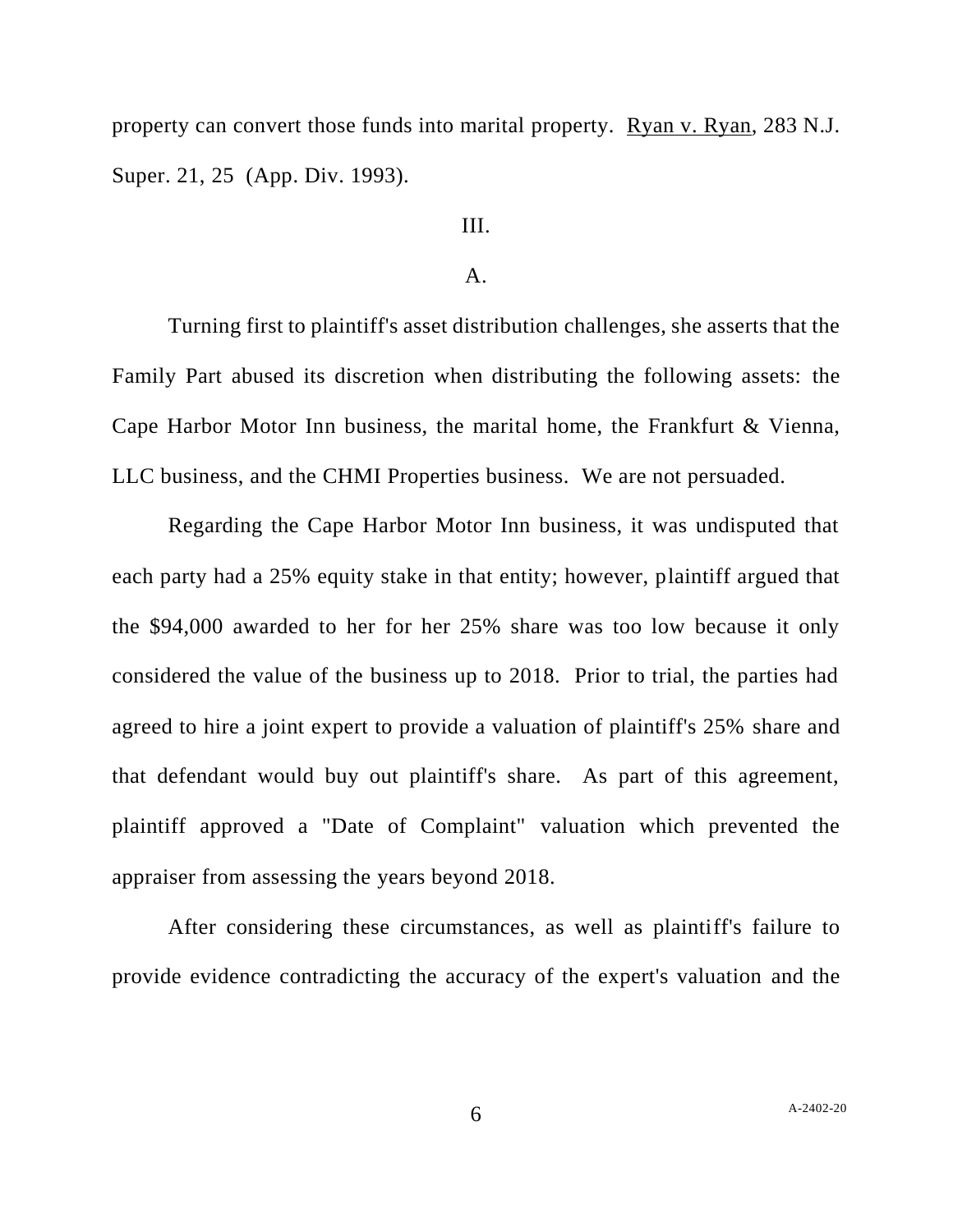agreed "Date of Complaint" term, the Family Part distributed this asset in accordance with the agreement and appraised value.

As to the marital property, plaintiff does not dispute the Family Part's order to sell the property and split the proceeds 50/50 between the parties. She does, however, challenge the order requiring her to give defendant a credit for 50% of the real estate taxes and insurance premiums "for years 2018, 2019, 2020 and every year thereafter until the property is sold." Plaintiff objected to this credit when it was suggested at trial, but she offered no evidence or testimony to support her argument other than: "I don't want him having any credit. He should be paying for all of it . . . [because] he locked me out . . . [and] changed the locks."

The Family Part found it "reasonable for defendant to be given these credits" as they were for "expenses associated with [the] real estate ownership" of the marital home. The court ordered defendant to receive a "50% credit for all real estate taxes and insurance premiums paid by him" for the designated years because "[f]ailure to reimburse [him] . . . would result in plaintiff's unjust enrichment."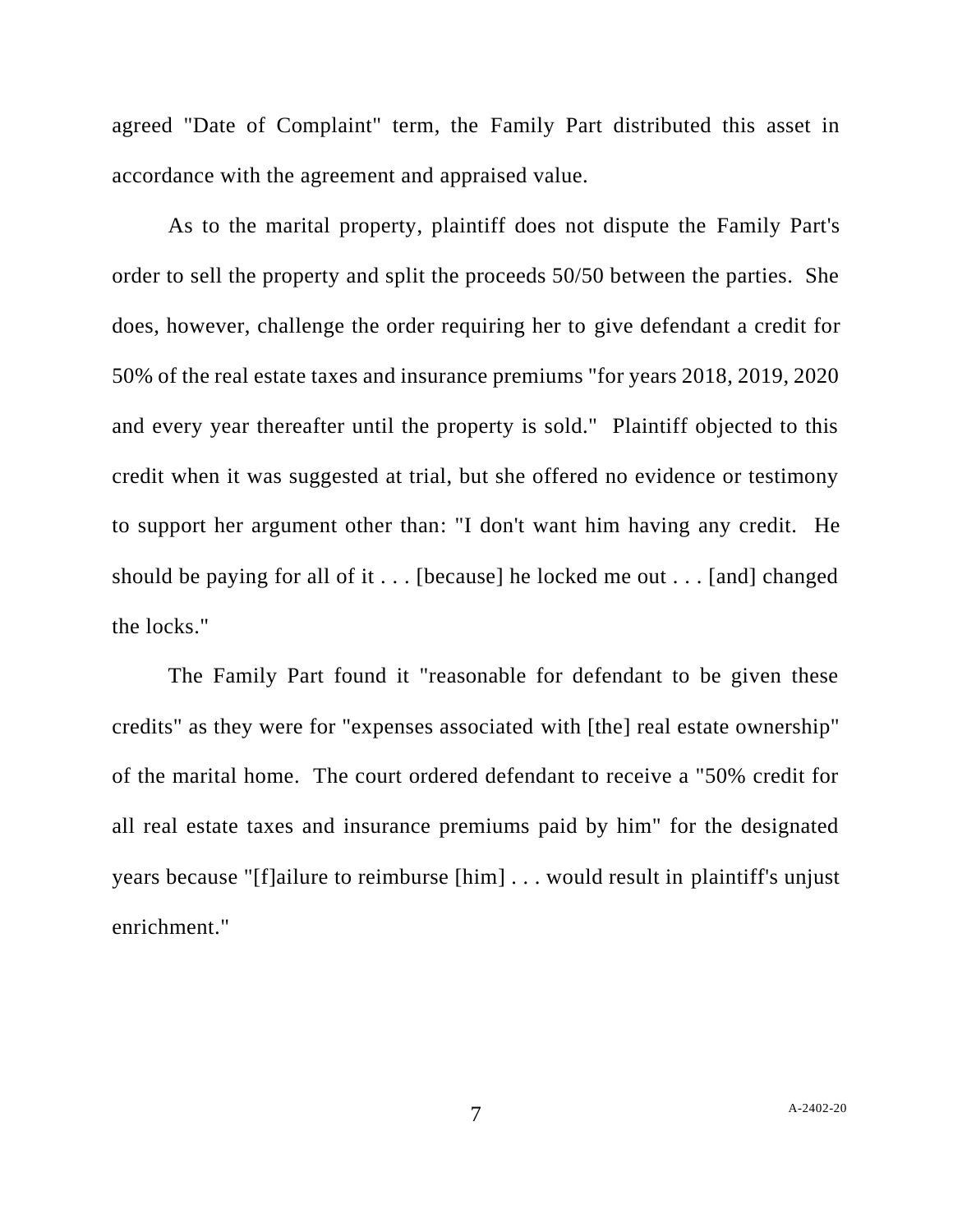Plaintiff also challenges the judge's distribution of the Frankfurt & Vienna, LLC assets. She claims that this was not a marital asset subject to equitable distribution.

According to the record, Frankfurt & Vienna, LLC was used to purchase property in Galloway Township. Plaintiff testified that her father provided cash which she used, along with marital funds, to purchase the property through this LLC. She also testified that she used marital funds to pay the real estate taxes. Defendant confirmed this in his testimony. The Family Part found that plaintiff had commingled cash from her father with marital funds to purchase the Galloway properties. Therefore, it considered the property marital, Ryan, 283 N.J. Super. at 25, and concluded defendant was entitled to 50% of plaintiff's interest. As for the Frankfurt & Vienna bank account, the court found it should be split in the same manner for the same reasons.

Finally, plaintiff argues the Family Part erred by failing to equitably distribute the CHMI Properties business because defendant's interest in this business was a passive interest subject to equitable distribution. The judge heard testimony from both witnesses on this business. The record reflects that the testimony regarding CHMI was uncontroverted. Both parties testified that defendant received his interest in the company through a gift from his parents.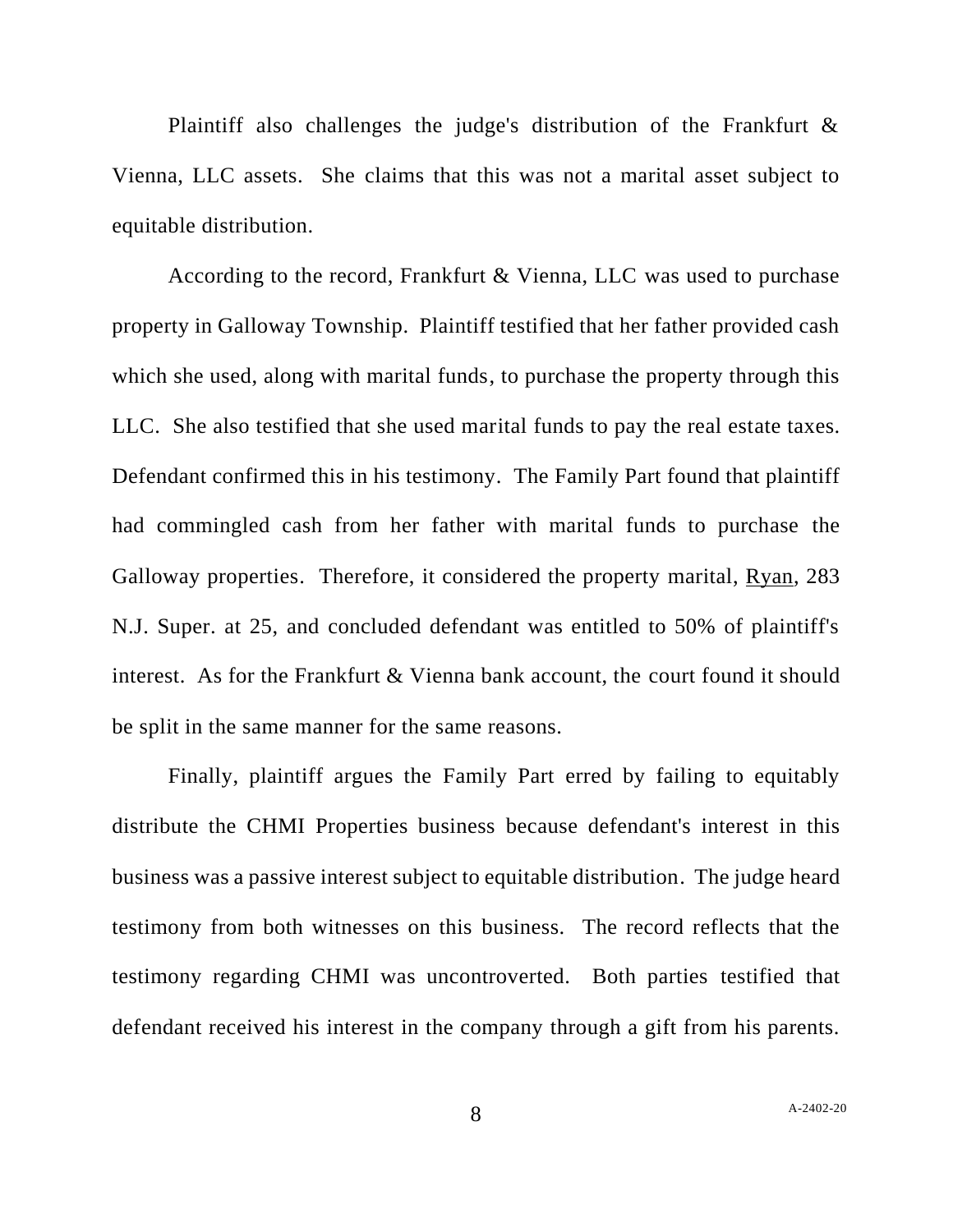The Family Part made findings consistent with the testimony and determined CHMI was not a marital asset subject to distribution. For the same reasons, the court found plaintiff's gifted assets, Patras, LLC and Owl Motel, LLC, were also exempt from distribution.

Based on our review of the record, the Family Part's equitable distribution of these assets is well supported by substantial, credible evidence in the record. Every asset subject to distribution was itemized and equitably allocated in accordance with the Family Part's findings of fact. We discern no basis to disturb its findings.

#### B.

We turn next to plaintiff's argument that she was denied due process by: (1) being unfairly prejudiced by the remote nature of the proceeding; and (2) the court's failure to entertain her argument that a portion of the Janney Montgomery investment account was funded by premarital money.

Regarding the fairness of the remote proceedings, the crux of plaintiff's claim is that she was treated differently by the court and opposing counsel because she was representing herself. To support this contention, plaintiff claims that opposing counsel decided against submitting a trial brief so as not to provide plaintiff with information regarding her burden of proof. She also points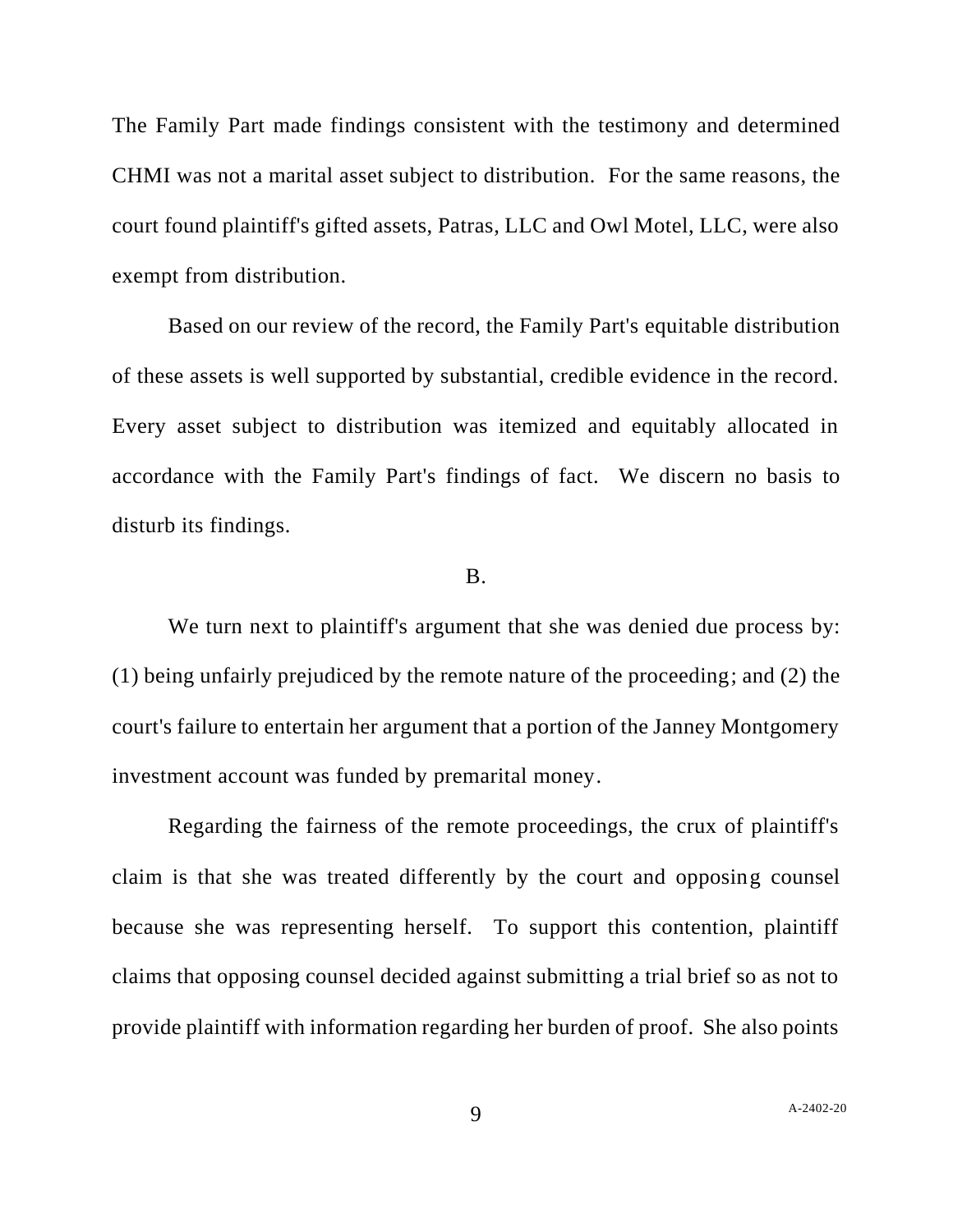to her and opposing counsels' expressed concerns to the court about conducting this matter via Zoom, and some instances of lost connection throughout the trial.

We are not persuaded. The record indicates that all connectivity issues were resolved shortly after they occurred. Moreover, although plaintiff expressed a preference for having an in-person trial, she did not argue during the proceeding that the remote nature of the hearing violated her due process rights.

Regarding plaintiff representing herself pro se, we note that plaintiff had counsel at the outset of the divorce proceedings, but counsel withdrew for reasons not in the record. Plaintiff had nine months before trial to retain an attorney but chose to represent herself.

Plaintiff's argument about the Janney investment account is also without merit. The Family Part made specific findings on the account and concluded that it was marital property subject to equitable distribution because it was funded with commingled premarital and marital funds. The court acknowledged that it was originally funded by proceeds from plaintiff's personal injury settlement before the marriage. However, it emphasized that the parties continued to invest in this account throughout the marriage. The court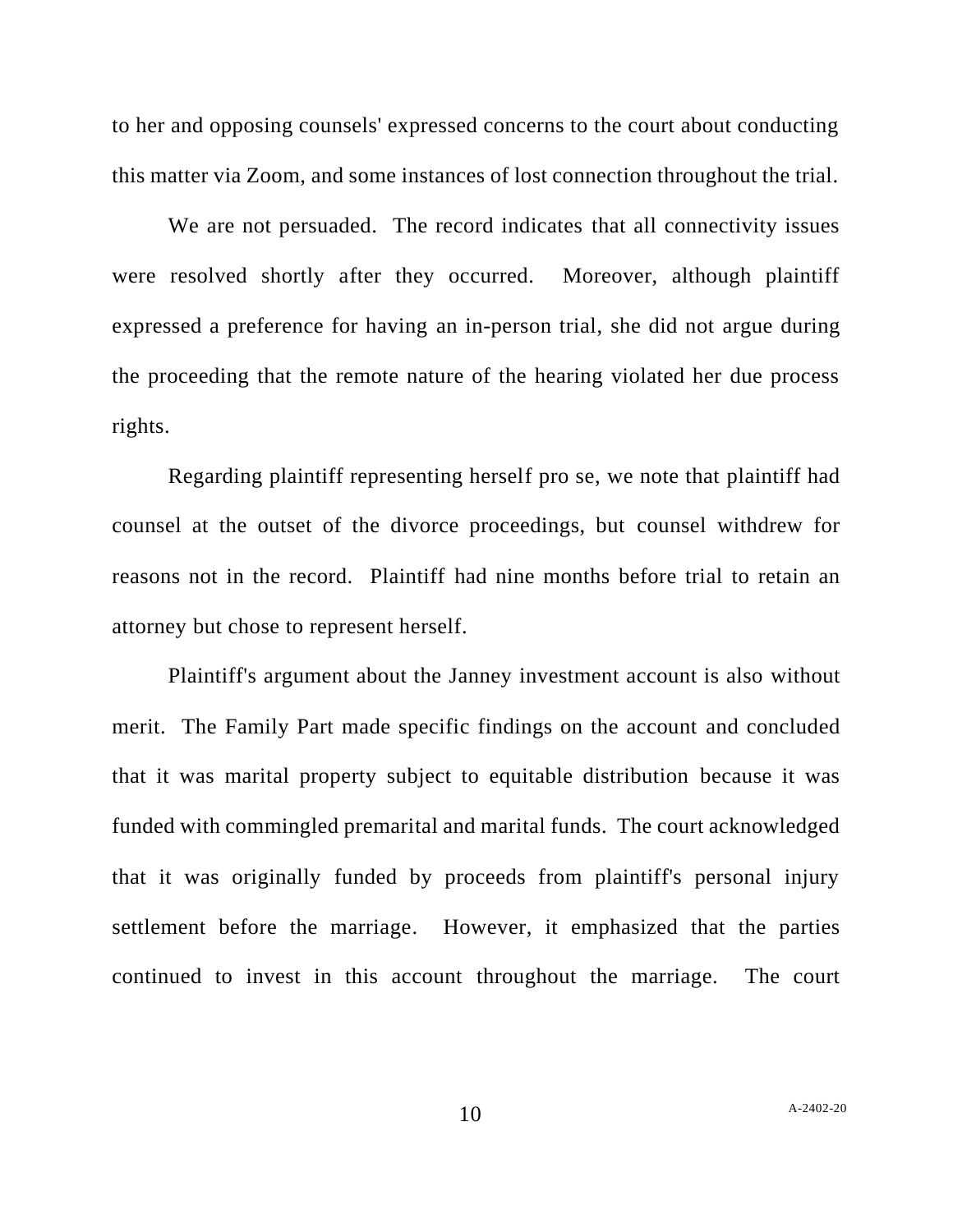determined that by commingling separate property with marital property the account lost its separate character. See Ryan, 283 N.J. Super. at 25.

In sum, there is no evidence in the record to suggest that plaintiff was prejudiced by the remote nature of the proceedings. She was exposed to COVID-19 shortly before trial, so accommodations were made to hold the trial virtually on its originally scheduled date. Her argument regarding the investment account is meritless: the record shows the issue was thoroughly addressed. We find nothing in the record to indicate plaintiff was denied due process.

# C.

Plaintiff alleges that the trial court failed to include two assets in its decision: 201 Properties Inc, LLC and 4601 WHP, LLC. She also asserts that she is unable to sell her mother's 50% interest in 201 Properties Inc, LLC.

Both of these alleged "missing" entities were discussed at trial. The record shows that plaintiff and defendant agreed to have these assets appraised and that plaintiff would either buy out defendant's interest or they would be sold by the parties and the proceeds split accordingly. This is why the 4601 WHP, LLC and 201 Properties, LLC assets were not included in the written decision. Plaintiff's